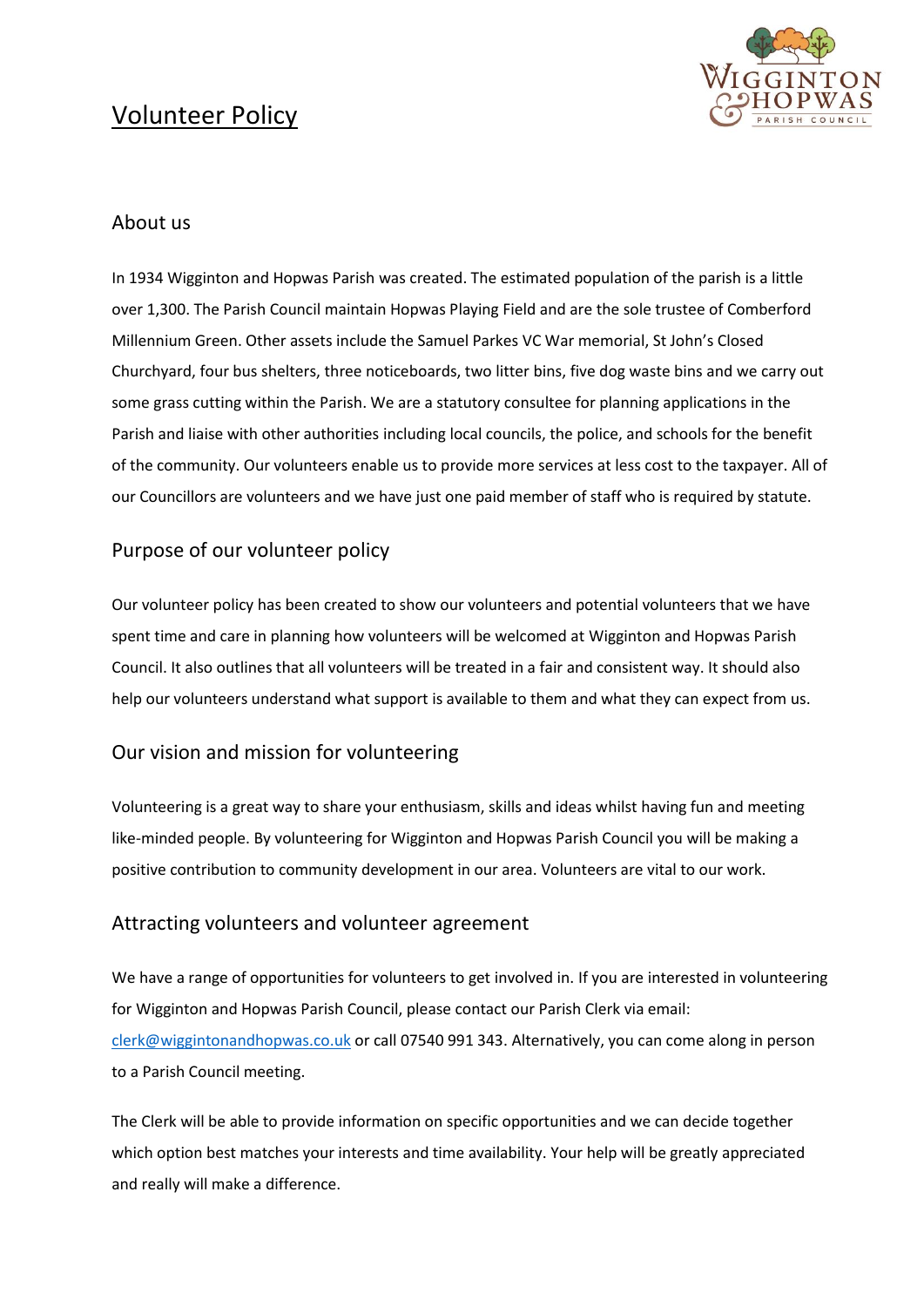# DBS Checks

Some volunteer roles will require a DBS (Disclosure and Barring Service) check to inform Wigginton and Hopwas Parish Council of any criminal convictions that a person wishing to volunteer may have. For example, any volunteer position which involves regulated activity with children or vulnerable adults will be subject to a DBS check.

## Induction and training

It does not matter how much you already know, as there will be opportunities to learn, and we have roles to suit every level of expertise.

There will be an induction prepared and delivered by our Clerk. This will include:

- Information about Wigginton and Hopwas Parish Council, our objectives, aims and future plans
- The role of the volunteer
- An introduction to members and other volunteers
- A tour around our facilities and see some of our initiatives
- A copy of all the relevant policies including this volunteer policy and our Health and Safety, Lone Working, Training, Expenses, Equality and Diversity, Complaint, Grievance and Disciplinary policies and procedures
- Explanations of any essential procedures such as timekeeping, absence and accident reporting
- Information about training and ongoing learning opportunities

There will be a trial period of six weeks to give Wigginton and Hopwas Parish Council and you time to discover if you are suited to each other. A review will be made midway through the trial period and at the end. This is not an assessment; it is just so that we can be sure that you benefit the most from the volunteering experience and maximise the time you are giving freely.

## Support

Our Parish Clerk will offer support to you. They will remain your key contact throughout your volunteering with us. This will include regular meetings with you to discuss how you are getting on, discuss any training needs and deal with issues arising. This will also ensure that Wigginton and Hopwas Parish Council are doing all we can to make your volunteering experience an enjoyable and meaningful one.

## Recognition and reward

We could not do the work we do without our volunteers. To acknowledge this, we will always say thank you and show appreciation for a job well done. There will always be a listening ear or shoulder to lean on.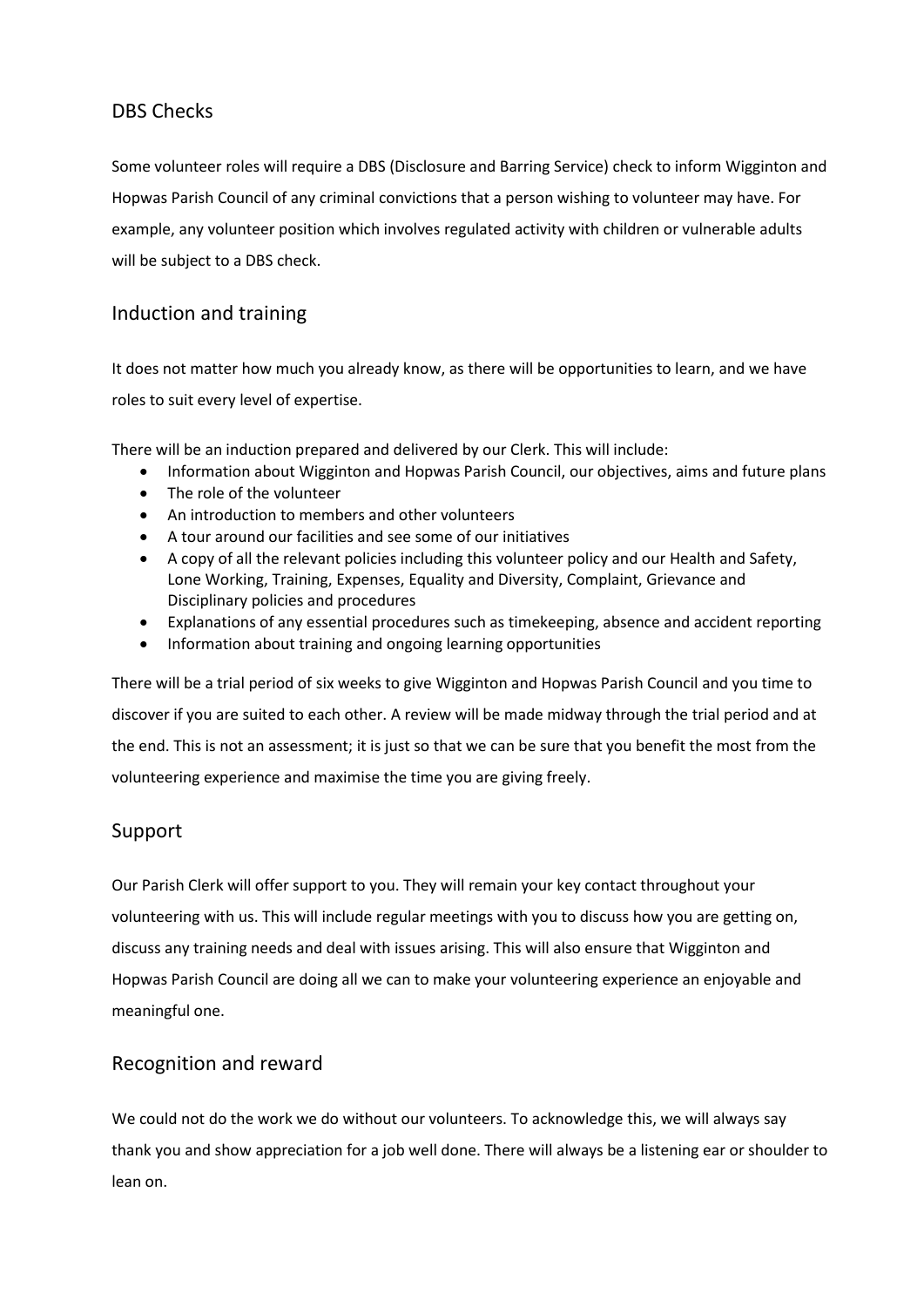We will take opportunities in our website and Facebook page, annual general meetings, and local and national press to praise the achievements of our volunteers.

### Expenses

We value our volunteers and want to ensure that there are no barriers to volunteer involvement. All reasonable out of pocket expenses, if required, will be reimbursed including expenses for travel and meals (if working more than 4.5 hours in one session). Please discuss and agree the expenses you may need to claim with the Parish Clerk before they are incurred. To claim, an expense form must be completed and handed to the Parish Clerk along with valid receipts.

#### Insurance, health and safety, accidents, and risk assessment

Wigginton and Hopwas Parish Council has a valid insurance policy so that volunteers are covered by public liability insurance, which you are advised to read. It covers the volunteering activities you will be doing. We will provide you with a copy of our Health and Safety Policy and give simple instructions on how to perform each task safely to minimise any identified risks. You will be provided with a copy of our lone working policy.

#### Resolving problems

We hope that you will have a very enjoyable experience volunteering with us. However, if your role as a volunteer does not meet with your expectations or with the commitments, we have made to you, we want you to feel comfortable about letting us know. Initially, please talk to the Parish Clerk who will aim to resolve any issues for you before they become a problem. If you do not feel this will resolve things you can speak to the Chair of the Council.

### Confidentiality

We expect all volunteers to adhere to confidentiality guidelines which will be explained to you before you begin volunteering with us and this also includes use of social media and contact with any press.

### Equality, Diversity, and Inclusion

Wigginton and Hopwas Parish Council is committed to embracing diversity and promoting equality and inclusion. When representing Wigginton and Hopwas Parish Council as a volunteer we expect you to support our commitment to promoting equality.